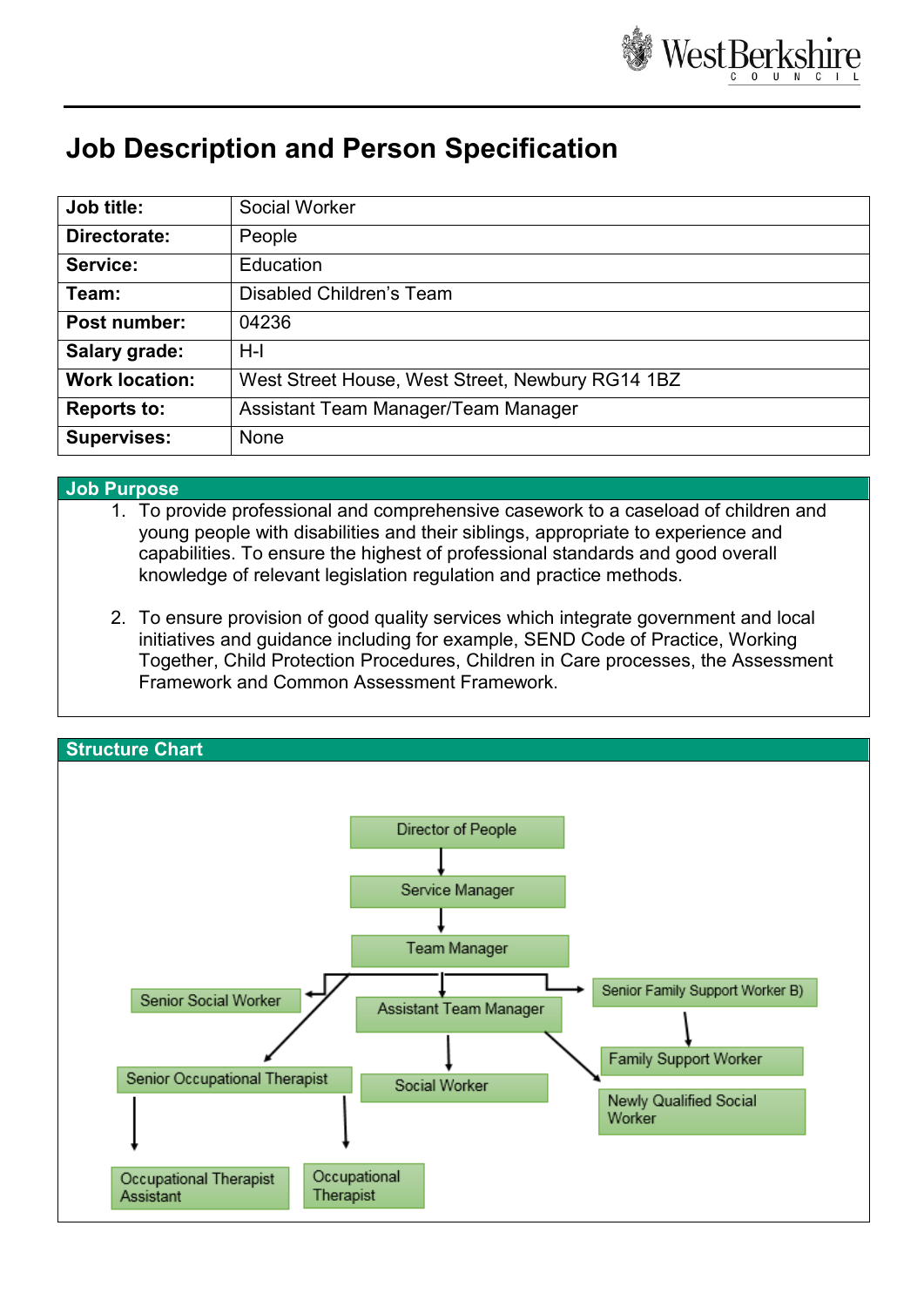

## **Main Duties and Responsibilities**

- To provide an efficient and effective service to children and young people with disabilities and their families, including siblings in some circumstances. Ensuring that the needs of the children and their parents/carers are professionally assessed.
- To investigate, evaluate and analyse information on cases, demonstrating clarity of assessment, reliability of information, evidences conclusions and realistic, SMART action plans. Ensure adequate recording that evidences practice.
- To develop practice, which takes a holistic view of the individual locating them in both their immediate and extended social circles, and having full regard to their overall development needs.
- To be familiar with Equal Opportunities, good practice and the Council Policy and Plan and to implement this in all aspects of working practice and promote it in the team, workplace and wider organisation.
- To ensure that all case management complies with the statutory requirements and the Council's policies and procedures.
- To attend conferences, reviews and court as required for each case presenting the Council plans and opinions with professionalism and integrity.
- To prepare and submit written reports as and when required, including statements and care plans for care proceedings in the Family Proceedings, County and High Courts.
- To ensure the Assistant /Team Manager is kept fully appraised of challenges arising from workload and seek advice as and when necessary.
- Where appropriate to act as the duty worker for the team, responding to queries and issues.
- To use ICT to maintain accurate case records, and to be able to report on key performance management data.
- To proactively liaise with and work in partnership other agencies and organisations, parents and carers. To promote the involvement of young service users and families in their plans and service development.
- Promote equality as an integral part of the role, treating everyone with fairness and dignity.
- Comply with WBC health and safety policies, procedures and rules, taking reasonable care of self and others.
- Adhere to the standards set out in the WBC competency framework.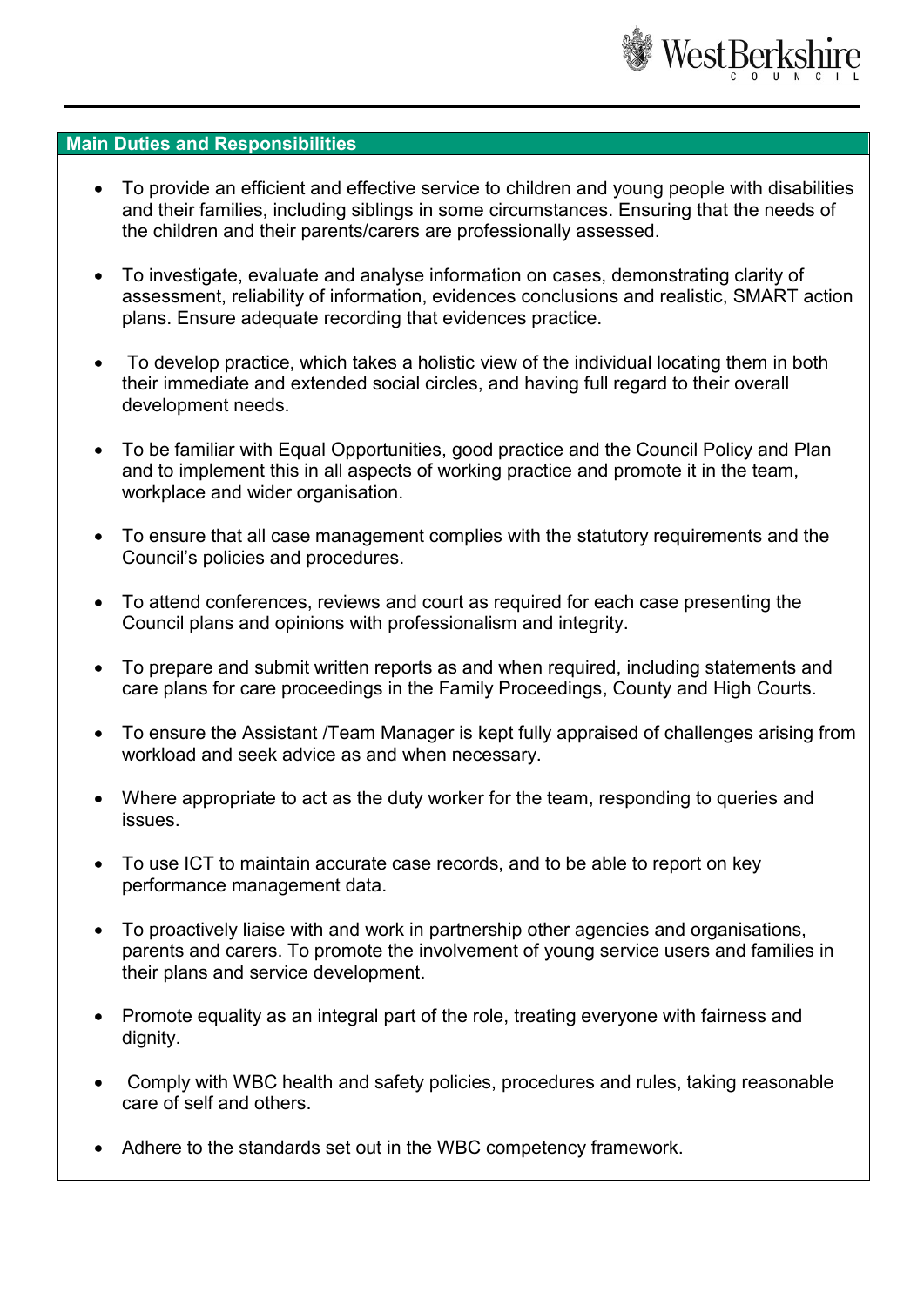

## **Scope** (impact on/control of resources, people, money etc)

- As well as working closely with colleagues in partner agencies the post holder will be expected to work closely with the courts, voluntary and other agencies.
- The Disabled Children's Team includes Family Support Workers, Occupational Therapists and Social Workers and sits within the wider Special Educational Needs Team, therefore the post holder needs to be prepared to work collaboratively with a wide range of professionals.
- To contribute to the achievement of good quality services for the prevention of social work services, taking into account national standards and guidelines and evidence of what works.

| <b>Person Specification</b>                                                                                                                                                                                              |                                       |                             |  |
|--------------------------------------------------------------------------------------------------------------------------------------------------------------------------------------------------------------------------|---------------------------------------|-----------------------------|--|
| <b>Qualifications</b>                                                                                                                                                                                                    | <b>Essential/</b><br><b>Desirable</b> | <b>Internal</b><br>use only |  |
| A recognised social work qualification                                                                                                                                                                                   |                                       | 1                           |  |
| If qualifying after 2013, have completed and passed the Assessed and                                                                                                                                                     | Ē                                     | $\overline{2}$              |  |
| Supported Year in Employment.                                                                                                                                                                                            |                                       |                             |  |
| Evidence of Commitment to CPD as required by the Social Work England.                                                                                                                                                    | E                                     | 3                           |  |
| <b>Experience</b>                                                                                                                                                                                                        |                                       |                             |  |
| Experience of identifying the needs of disabled children and young people<br>and establishing targeted, child focused plans to meet their needs.                                                                         | Е                                     | 1                           |  |
| For qualified workers they must have undertaken work within a statutory<br>children's service for 2 years.                                                                                                               | E                                     | $\overline{2}$              |  |
| Practical experience of applying assessment skills within statutory social<br>work settings.                                                                                                                             | E                                     | $\overline{3}$              |  |
| Practical experience of social work with disabled children in particular<br>responding to a caseload with a range of cases including CIN, CP and<br>LAC.                                                                 | D                                     | 1                           |  |
| Experience of multi-disciplinary working with children and families.                                                                                                                                                     | E                                     | $\overline{4}$              |  |
| Experience of writing reports for court and presenting evidence in court.                                                                                                                                                | D                                     | $\overline{2}$              |  |
| <b>Knowledge and understanding</b>                                                                                                                                                                                       |                                       |                             |  |
| Knowledge of child protection, looked after children, and associated child<br>in need social work practice issues and knowledge of methods of social<br>work intervention.                                               | E                                     | 1                           |  |
| In-depth knowledge of relevant legislation, regulations, guidance and<br>policies.                                                                                                                                       | E                                     | $\overline{2}$              |  |
| Knowledge and understanding of the framework for the assessment of<br>children in need and their families.                                                                                                               | E                                     | $\mathbf{3}$                |  |
| Contemporary knowledge of social work intervention and applications, i.e.<br>attachment and trauma theory, restorative practice, systemic practice,<br>grief and loss and the impact on families with disabled children. | Ē                                     | $\overline{4}$              |  |
| <b>Skills and abilities</b>                                                                                                                                                                                              |                                       |                             |  |
| Strong IT skills- ability to use Outlook, a web browser to access<br>information and to use West Berkshire Children's Services case recording<br>system (specific training provided).                                    | E                                     | 1                           |  |